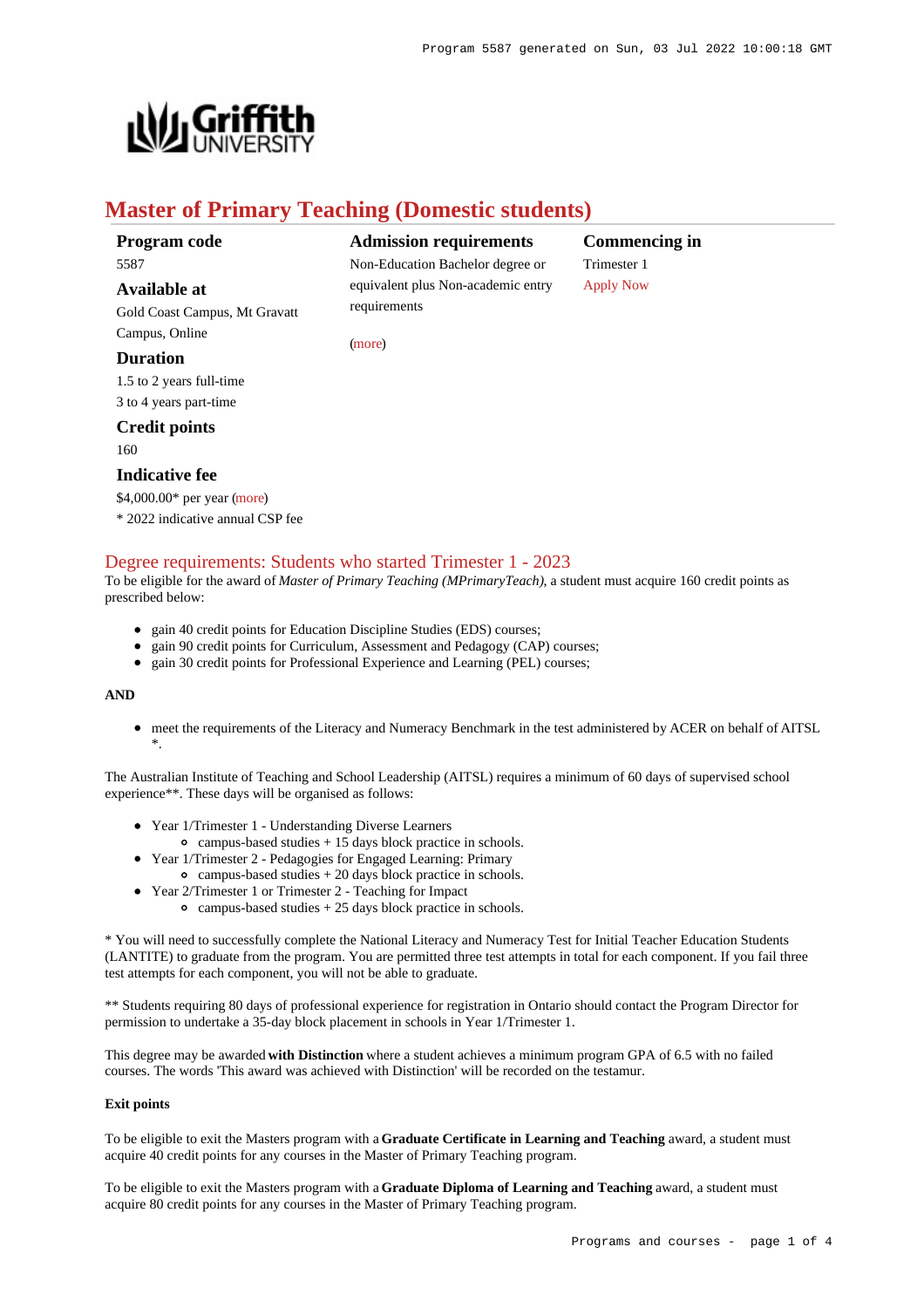#### To exit, a student should apply for a [program transfer](https://www188.griffith.edu.au/internal-transfer).

Note: Students exiting with either of these awards will have to reapply for admission via official admission channels if they wish to re-enter the Master of Primary Teaching.

### **Designated courses for the purposes of exclusion**

Professional Experience and Practice courses are designated for the purposes of the *Academic Standing, Progression and Exclusion Policy*. A student who fails a Professional Experience and Practice course will be subject to review by the Education Assessment Board and may be excluded from the program.

Compulsory Tutorial Attendance for All Professional Experience Courses

Students must reach an 80% threshold for tutorial attendance and active participation in the lead up to placement for all Professional Experience courses. Students who cannot attend the full tutorial and thus cannot actively participate during the tutorial will not be able to proceed with the placement and complete the course.

| <b>Trimester</b> | Course code    | Course title                             | $\bf CP$ |
|------------------|----------------|------------------------------------------|----------|
| Tri 1            | 7750EDN        | <b>Understanding Teaching</b>            | 10       |
| Tri <sub>2</sub> | <b>7752EDN</b> | Pedagogies for Engaged Learners: Primary | 10       |
| Tri $1,2$        | <b>7888EDN</b> | <b>Impact in Primary Teaching</b>        | 20       |
| Tri 1,2          | <b>7767EDN</b> | Teaching for Impact in Primary Schools   | 10       |
| Tri $1,2$        | <b>7413EDN</b> | Understanding Impact in Primary Schools  | 10       |

**Australian Qualifications Framework (AQF) Level and Type**

The [Australian Qualifications Framework](http://www.aqf.edu.au/) (AQF) is the national policy for regulated qualifications in Australian education and training. This qualification is accredited as an AQF Level 9 - Masters Degree (Coursework).

# [Program learning outcomes](https://www148.griffith.edu.au/programs-courses/Program/5587/Courses/Domestic#programLearningOutcomes)

# **Program learning outcomes**

[Program Learning Outcomes](https://www.griffith.edu.au/__data/assets/pdf_file/0017/134522/PLO-general-advice.pdf) communicate to the community the value of the Griffith educational experience as benchmarked against national qualification standards.

[Program Learning Outcomes for this award](https://www.griffith.edu.au/__data/assets/pdf_file/0020/513713/M-Primary-Teaching-PLO-L9.pdf) describe the knowledge, skills and the application of knowledge and skills you will acquire through studying the Griffith program of your choice.

### [Course list: Students starting Trimester 1 - 2023](https://www148.griffith.edu.au/programs-courses/Program/5587/Courses/Domestic#course-list-content)

### **Course offering information in program structures is a guide only. Please check the actual offering information in the Course Catalogue.**

Please note: Courses within this program may be scheduled outside of weeks 1-12 of the standard trimester. Check your timetable to ensure that you don't miss classes that may be scheduled outside the standard trimester. Be aware that any scheduling outside of the standard trimester may also affect the timing of the individual course's census date. Please ensure that you are aware of the census dates to avoid financial and academic penalty in the event of early withdrawal.

### **Program options**

| <b>Trimester</b> | Course code Requirement | Course title                       | <b>CP</b> |
|------------------|-------------------------|------------------------------------|-----------|
| Tri              |                         | Accelerated program over 1.5 years | 160       |
|                  |                         | OR                                 |           |
| Tri i            |                         | 2-year program                     | 160       |

### **Accelerated program**

Course Type: EDS=Education Discipline Studies | CAP=Curriculum, Assessment and Pedagogy | PEL=Professional Experience and Learning.

### **Year 1**

Students must complete the following courses: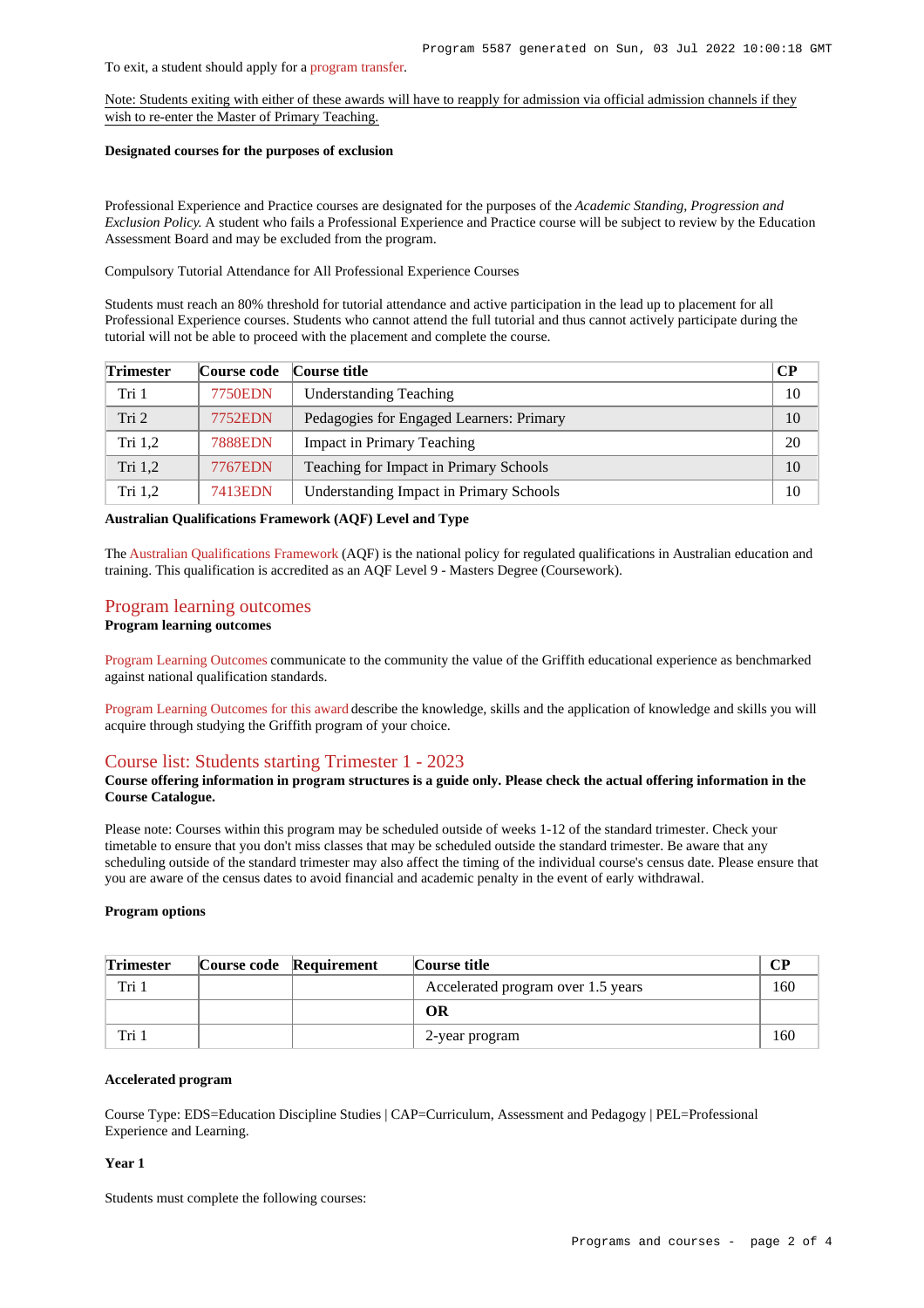Program 5587 generated on Sun, 03 Jul 2022 10:00:18 GMT

| <b>Trimester</b> | <b>Type</b> | Course code    | <b>Requirement</b> Course title |                                                                                                          | $\overline{\mathbf{C}\mathbf{P}}$ |
|------------------|-------------|----------------|---------------------------------|----------------------------------------------------------------------------------------------------------|-----------------------------------|
| Tri 1            | <b>PEL</b>  | <b>7750EDN</b> |                                 | Understanding Diverse Learners (including 15 days)<br>of Professional Experience) (see Note 1)           | 10                                |
| Tri 1            | CAP         | <b>7111EDN</b> |                                 | Working mathematically for Prep to Year 3                                                                | 10                                |
| Tri 1            | <b>CAP</b>  | <b>7113EDN</b> |                                 | Language, literacy and literature for Prep to Grade 3                                                    | 10                                |
| Tri 1            | CAP         | 7164EDN        |                                 | Understanding the child learner                                                                          | 10                                |
| Tri 2            | PEL         | 7752EDN        |                                 | Pedagogies for Engaged Learning: Primary (including)<br>20 days of Professional Experience) (see Note 2) | 10                                |
| Tri 2            | CAP         | 7112EDN        |                                 | Working mathematically in the later primary years                                                        | 10                                |
| Tri 2            | CAP         | <b>7114EDN</b> |                                 | Language, literacy and literature in the primary years.                                                  | 10                                |
| Tri 2            | <b>CAP</b>  | 7115EDN        |                                 | Health and Physical Learning in the Primary years                                                        | 10                                |
| Tri 3            | CAP         | 7116EDN        |                                 | An Inquiry Approach to Science: Primary                                                                  | 10                                |
| Tri 3            | CAP         | 7121EDN        |                                 | The Arts Prep to Year 6                                                                                  | 10                                |
| Tri 3            | <b>EDS</b>  | 7414EDN        |                                 | Research Informed Teaching of Reading in the Early<br>Years                                              | 10                                |
| Tri 3            | <b>EDS</b>  | 7409EDN        |                                 | First Australians, Diverse Cultural Identities and<br>Communities                                        | 10                                |

Note 1: Students are unable to undertake 7752EDN unless they have successfully completed 7750EDN. Canadian international students intending to seek teacher registration in Ontario will need to complete additional days. Permission to enrol in 7751EDN and complete 35 days of Professional Experience instead of 7750EDN should be sought from the Program Director.

Note 2: Students must successfully complete 7752EDN in order to undertake 7888EDN, 7767EDN or 7413EDN.

### **Year 2**

Students must successfully complete all courses up to and including the Trimester 3 courses before enrolling in the following courses:

| <b>Trimester</b> | Type       | Course code    | Requirement Course title |                                                                                                                                | CР |
|------------------|------------|----------------|--------------------------|--------------------------------------------------------------------------------------------------------------------------------|----|
| Tri 1            | <b>PEL</b> | <b>7767EDN</b> |                          | Teaching for Impact in Primary Schools (capstone)<br>course) (including 25 days of Professional Experience)<br>(see Note $1$ ) | 10 |
|                  |            |                |                          | <b>AND</b>                                                                                                                     |    |
| Tri 1            | <b>EDS</b> | <b>7413EDN</b> |                          | Understanding Impact in Primary Schools (capstone)<br>course) (see Note 1)                                                     | 10 |
|                  |            |                |                          | <b>OR</b>                                                                                                                      |    |
| Tri 1            |            | <b>7888EDN</b> |                          | Impact in Primary Teaching (capstone course)<br>(including 25 days of Professional Experience) (see<br>Note $1)$               | 20 |
| Tri 1            | CAP        | <b>7118EDN</b> |                          | Understanding the world we live in (HASS): Primary                                                                             | 10 |
| Tri 1            | <b>EDS</b> | 7124EDN        |                          | Digital and Design Technologies for Primary Teachers                                                                           | 10 |

Note 1: Students studying part-time must not enrol in 7888EDN until all other coursework has been completed. This is a combined PEL/EDS course. Students can take 7888EDN instead of 7767EDN and 7413EDN.

**Exit point:** [Graduate Certificate in Learning and Teaching \(3286\)](https://www148.griffith.edu.au/Search/Results?SearchText=3286). To exit (after completing 40 credit points for any courses in the program), a student should apply for a program transfer.

**Exit point:** [Graduate Diploma of Learning and Teaching \(4202\)](https://www148.griffith.edu.au/Search/Results?SearchText=4202). To exit (after completing 80 credit points for any courses in the program), a student should apply for a program transfer.

### **2-year program**

Course Type: EDS=Education Discipline Studies | CAP=Curriculum, Assessment and Pedagogy | PEL=Professional Experience and Learning.

**Year 1**